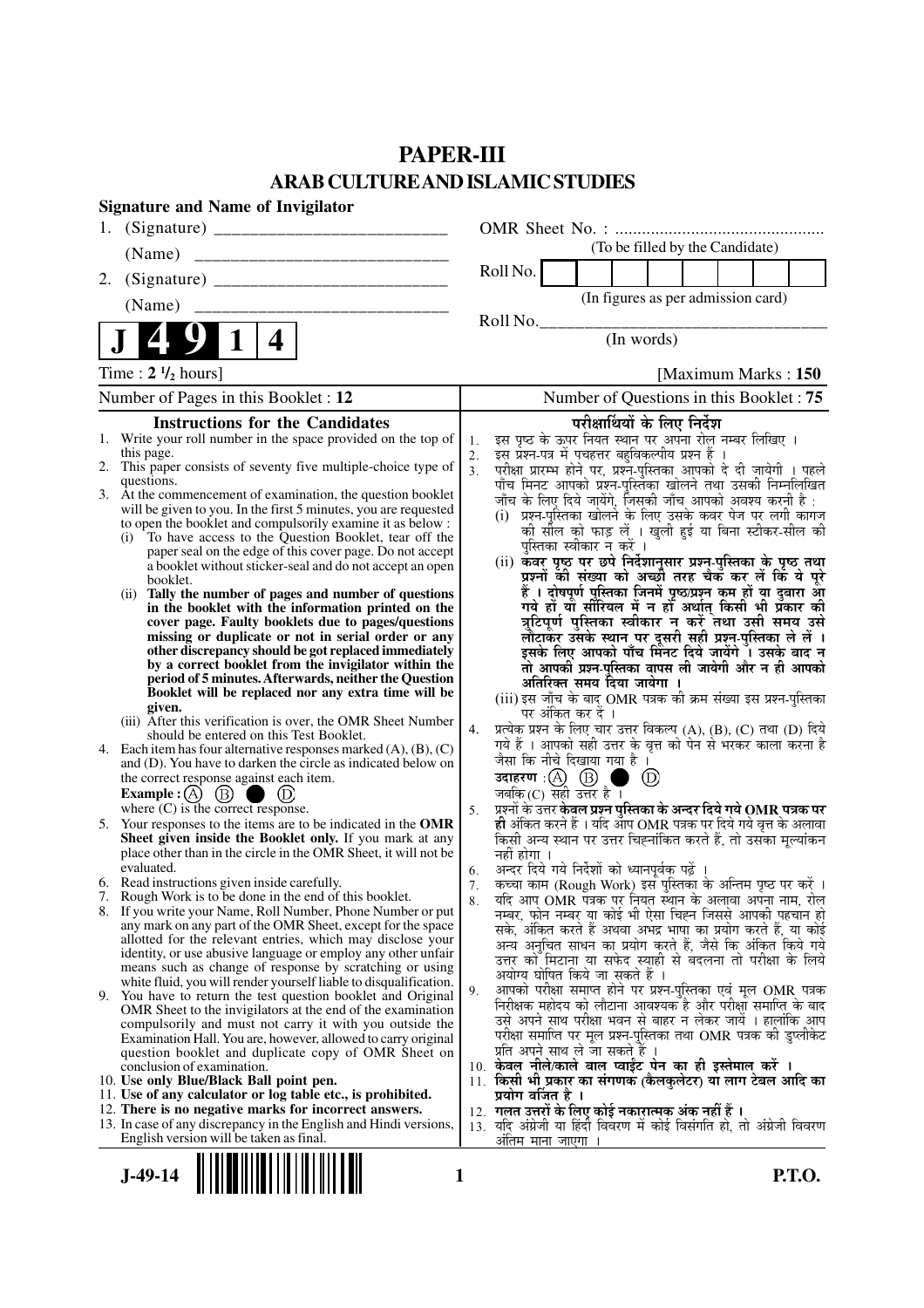## **ARAB CULTURE AND ISLAMIC STUDIES Paper – III**

**Note :** This paper contains **seventy five (75)** objective type questions of **two (2)** marks each. **All** questions are compulsory.

| (A) Western coast of Arabia<br>(B) Eastern coast of Arabia<br>(C) South-East of Arabia<br>(D) North-East of Arabia<br>2.<br>The chief diety of al-Ka'aba was<br>$(A)$ Al-Uzza<br>(B) Al-Manat<br>(D) Hubal<br>$(C)$ Al-Lat<br>3.<br>The Pre-Islamic Arabs were<br>(A) Atheist<br>(B) Monotheist<br>(C) Polytheist<br>(D) None of the above<br>4.<br>The first ode which won the favour<br>of the judges of Ukaz hanged on the<br>wall of Ka'bah was of<br>(A) Zuhair bin Abi Sulma<br>(B) Antara bin Shadad<br>(C) Nabigha Zubyani<br>(D) Imru'al-Qays<br>5.<br>Muhammad<br>assigned<br>was<br>Prophethood at the age of<br>$(A)$ 40 years $(B)$ 50 years<br>$(C)$ 44 years $(D)$ 42 years<br>6.<br>Prophet Muhammad migrated to | 9.<br>10.<br>11.<br>12.<br>13.<br>14.<br>(B)<br>617 | 1. | The seaport of Jeddah is located on<br>the | 8. |
|----------------------------------------------------------------------------------------------------------------------------------------------------------------------------------------------------------------------------------------------------------------------------------------------------------------------------------------------------------------------------------------------------------------------------------------------------------------------------------------------------------------------------------------------------------------------------------------------------------------------------------------------------------------------------------------------------------------------------------|-----------------------------------------------------|----|--------------------------------------------|----|
|                                                                                                                                                                                                                                                                                                                                                                                                                                                                                                                                                                                                                                                                                                                                  |                                                     |    |                                            |    |
|                                                                                                                                                                                                                                                                                                                                                                                                                                                                                                                                                                                                                                                                                                                                  |                                                     |    |                                            |    |
|                                                                                                                                                                                                                                                                                                                                                                                                                                                                                                                                                                                                                                                                                                                                  |                                                     |    |                                            |    |
|                                                                                                                                                                                                                                                                                                                                                                                                                                                                                                                                                                                                                                                                                                                                  |                                                     |    |                                            |    |
|                                                                                                                                                                                                                                                                                                                                                                                                                                                                                                                                                                                                                                                                                                                                  |                                                     |    |                                            |    |
|                                                                                                                                                                                                                                                                                                                                                                                                                                                                                                                                                                                                                                                                                                                                  |                                                     |    |                                            |    |
|                                                                                                                                                                                                                                                                                                                                                                                                                                                                                                                                                                                                                                                                                                                                  |                                                     |    |                                            |    |
|                                                                                                                                                                                                                                                                                                                                                                                                                                                                                                                                                                                                                                                                                                                                  |                                                     |    |                                            |    |
|                                                                                                                                                                                                                                                                                                                                                                                                                                                                                                                                                                                                                                                                                                                                  |                                                     |    |                                            |    |
|                                                                                                                                                                                                                                                                                                                                                                                                                                                                                                                                                                                                                                                                                                                                  |                                                     |    |                                            |    |
|                                                                                                                                                                                                                                                                                                                                                                                                                                                                                                                                                                                                                                                                                                                                  |                                                     |    |                                            |    |
|                                                                                                                                                                                                                                                                                                                                                                                                                                                                                                                                                                                                                                                                                                                                  |                                                     |    |                                            |    |
|                                                                                                                                                                                                                                                                                                                                                                                                                                                                                                                                                                                                                                                                                                                                  |                                                     |    |                                            |    |
|                                                                                                                                                                                                                                                                                                                                                                                                                                                                                                                                                                                                                                                                                                                                  |                                                     |    |                                            |    |
|                                                                                                                                                                                                                                                                                                                                                                                                                                                                                                                                                                                                                                                                                                                                  |                                                     |    |                                            |    |
|                                                                                                                                                                                                                                                                                                                                                                                                                                                                                                                                                                                                                                                                                                                                  |                                                     |    |                                            |    |
|                                                                                                                                                                                                                                                                                                                                                                                                                                                                                                                                                                                                                                                                                                                                  |                                                     |    |                                            |    |
|                                                                                                                                                                                                                                                                                                                                                                                                                                                                                                                                                                                                                                                                                                                                  |                                                     |    |                                            |    |
|                                                                                                                                                                                                                                                                                                                                                                                                                                                                                                                                                                                                                                                                                                                                  |                                                     |    |                                            |    |
|                                                                                                                                                                                                                                                                                                                                                                                                                                                                                                                                                                                                                                                                                                                                  |                                                     |    |                                            |    |
|                                                                                                                                                                                                                                                                                                                                                                                                                                                                                                                                                                                                                                                                                                                                  |                                                     |    |                                            |    |
|                                                                                                                                                                                                                                                                                                                                                                                                                                                                                                                                                                                                                                                                                                                                  |                                                     |    |                                            |    |
|                                                                                                                                                                                                                                                                                                                                                                                                                                                                                                                                                                                                                                                                                                                                  |                                                     |    |                                            |    |
|                                                                                                                                                                                                                                                                                                                                                                                                                                                                                                                                                                                                                                                                                                                                  |                                                     |    |                                            |    |
|                                                                                                                                                                                                                                                                                                                                                                                                                                                                                                                                                                                                                                                                                                                                  |                                                     |    |                                            |    |
|                                                                                                                                                                                                                                                                                                                                                                                                                                                                                                                                                                                                                                                                                                                                  |                                                     |    |                                            |    |
|                                                                                                                                                                                                                                                                                                                                                                                                                                                                                                                                                                                                                                                                                                                                  |                                                     |    | Madina in the year                         |    |
| (A)<br>612                                                                                                                                                                                                                                                                                                                                                                                                                                                                                                                                                                                                                                                                                                                       |                                                     |    |                                            |    |
| (C) 622<br>$(D)$ 626                                                                                                                                                                                                                                                                                                                                                                                                                                                                                                                                                                                                                                                                                                             |                                                     |    |                                            |    |
|                                                                                                                                                                                                                                                                                                                                                                                                                                                                                                                                                                                                                                                                                                                                  |                                                     |    |                                            |    |

- **7.** The peace treaty of Hudaybiyah was signed between the
	- (A) Muslims & Syrians
	- (B) Muslims & the Quraish
	- (C) Muslims & the Christians
	- (D) Muslims & the Jews

## **Paper-III** 2 J-49-14

| 8.  |          | The first Muslim state was                     |          |           |    |
|-----|----------|------------------------------------------------|----------|-----------|----|
|     |          | established at                                 |          |           |    |
|     |          |                                                |          |           |    |
|     |          | (A) Mecca (B) Damascus<br>(C) Kufah (D) Madina |          |           |    |
| 9.  |          | The caliphate became hereditary                |          |           |    |
|     |          | from the times of                              |          |           |    |
|     |          | (A) Mu'awiyah (B) Marwan-I                     |          |           |    |
|     |          | (C) Al-Abbas (D) Al-Mamūn                      |          |           |    |
| 10. |          | Egypt was captured during the times            |          |           |    |
|     | of       |                                                |          |           |    |
|     |          | (A) Al-Walid (B) Abu Bakr                      |          |           |    |
|     |          | (C) Umar (D) Mu'āwiyah                         |          |           |    |
| 11. |          | Hazrat Ali was martyred by a                   |          |           |    |
|     |          | (A) Kharijite (B) Murjite                      |          |           |    |
|     |          | (C) Dhimmi (D) Sabian                          |          |           |    |
|     |          | 12. Mu'āwiyah nominated his son Yazid          |          |           |    |
|     |          | as his successor in the year                   |          |           |    |
|     |          |                                                |          |           |    |
|     |          | (A) 599 (B) 759<br>(C) 659 (D) 679             |          |           |    |
| 13. |          | The number of administrative                   |          |           |    |
|     |          | divisions in the Umayyad Kingdom               |          |           |    |
|     | was      |                                                |          |           |    |
|     | $(A)$ 8  |                                                | $(B)$ 9  |           |    |
|     | $(C)$ 10 |                                                | $(D)$ 12 |           |    |
| 14. |          | Ahl al-Dhimmah, were                           |          |           |    |
|     |          | (A) Christians                                 |          |           |    |
|     |          | (B) Non-Muslims                                |          | living in | an |
|     |          | Islamic state                                  |          |           |    |
|     |          | (C) Muslims                                    |          |           |    |
|     |          | (D) Jews                                       |          |           |    |
| 15. |          | The legendary founder of Arabic                |          |           |    |
|     |          | grammar was                                    |          |           |    |
|     |          | (A) Abual-aswad al-Duali                       |          |           |    |

- (B) Ibn Munabbih (C) Ibn Sharyah
- (D) Wāsil bin Ata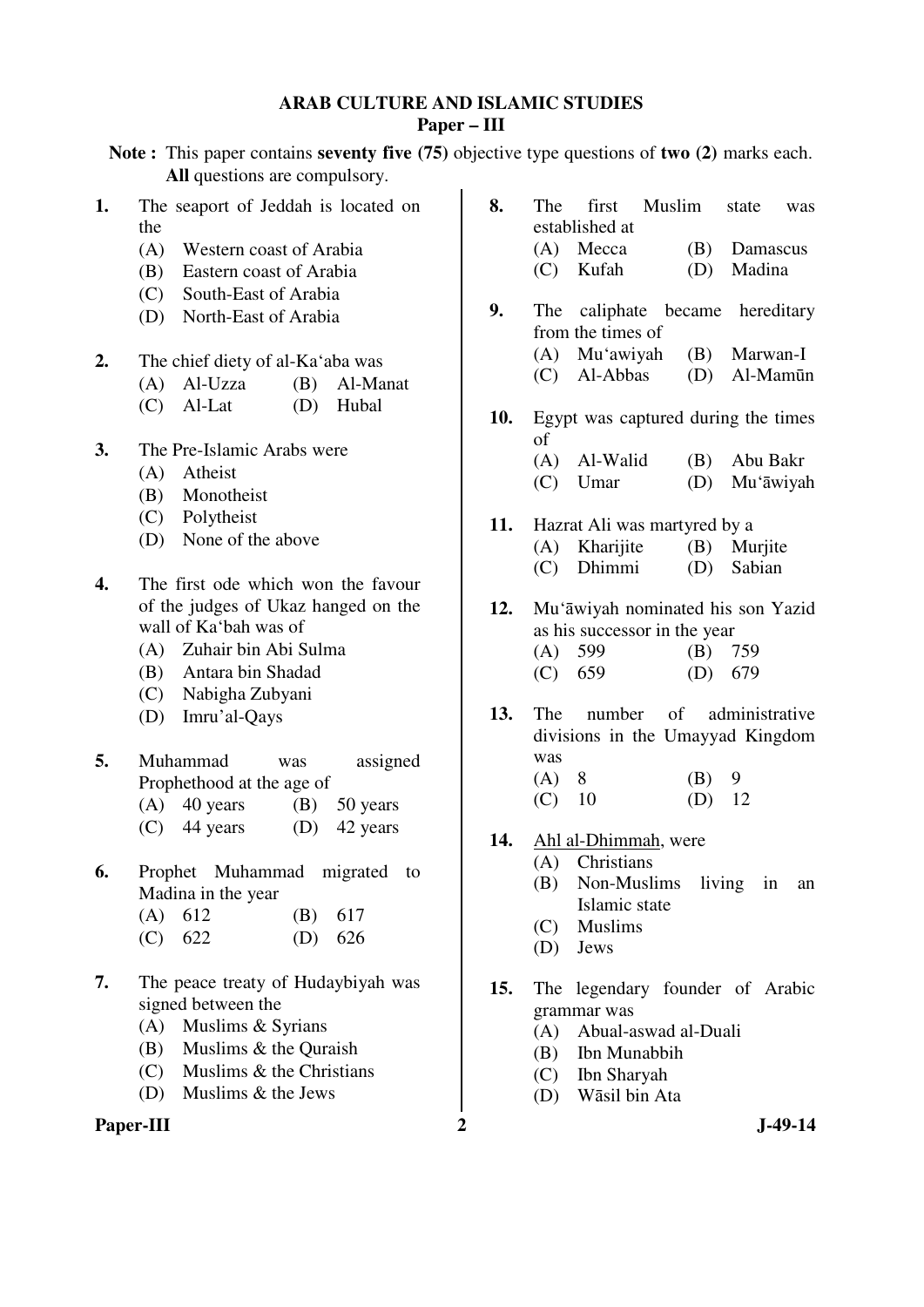# अरब संस्कृति और इस्लामी अध्ययन

## प्रश्नपत्र – III

|           | नोट: इस प्रश्नपत्र में पचहत्तर (75) बहु-विकल्पीय प्रश्न हैं । प्रत्येक प्रश्न के दो (2) अंक हैं । सभी प्रश्न अनिवार्य हैं । |     |                                                                             |
|-----------|-----------------------------------------------------------------------------------------------------------------------------|-----|-----------------------------------------------------------------------------|
| 1.        | जद्दा बन्दरगाह कहाँ स्थित है ?                                                                                              | 8.  | पहली मुस्लिम सल्तनत स्थापित हुई :                                           |
|           | (A) अरब के पश्चिमी तट पर                                                                                                    |     | $(B)$ दमिश्क़<br>(A)<br>मक्का                                               |
|           | अरब के पूर्वी तट पर<br>(B)                                                                                                  |     | $(D)$ मदीना<br>(C) कूफ़ा                                                    |
|           | दक्षिणी पूर्वी तट पर<br>(C)                                                                                                 |     |                                                                             |
|           | (D) उत्तरी पूर्वी तट पर                                                                                                     | 9.  | ख़िलाफ़त, पैत्रिक (मौरूसी) किसके शासन काल                                   |
|           |                                                                                                                             |     | से प्रारम्भ हुई ?                                                           |
| 2.        | काबा का सबसे बड़ा बुत था                                                                                                    |     | (A) मुआविया (B) मरवान प्रथम                                                 |
|           | अल उज़्जा<br>(B)<br>(A)<br>अल मनात                                                                                          |     | (C) अल अब्बास<br>(D)<br>अल मामून                                            |
|           | अल लात $(D)$<br>(C)<br>हुबल                                                                                                 | 10. | मिस्र किसके शासन काल में जीता गया ?                                         |
| 3.        | इस्लाम से पूर्व अरब थे :                                                                                                    |     | (A) अलवलीद<br>$(B)$ अबूबक्र                                                 |
|           | (A) नास्तिक                                                                                                                 |     | (D) मुआविया<br>(C)<br>उमर                                                   |
|           | (B) एक ख़ुदा को मानने वाले                                                                                                  |     |                                                                             |
|           | (C) एक से अधिक ख़दाओं को मानने वाले                                                                                         | 11. | हज़रत अली को किसने शहीद किया ?                                              |
|           | उपरोक्त में से कोई नहीं<br>(D)                                                                                              |     | खवारिज<br>मुर्जई<br>(A)<br>(B)                                              |
|           |                                                                                                                             |     | ज़िम्मी<br>$(D)$ सबाई<br>(C)                                                |
| 4.        | पहला कसीदा जिसे उकाज़ के न्यायाधीशों ने                                                                                     |     |                                                                             |
|           | चुना और काबा की दीवार पर लटकाया गया,                                                                                        | 12. | मुआविया ने अपने पुत्र यज़ीद को किस वर्ष<br>अपना उत्तराधिकारी नियुक्त किया ? |
|           | के रचयता थे ।                                                                                                               |     | 599<br>(B)<br>759<br>(A)                                                    |
|           | (A) ज़्हैर बिन अबी सुल्मा                                                                                                   |     | (C) 659<br>$(D)$ 679                                                        |
|           | (B) अन्तरह बिन शद्दाद<br>(C) नाबिग़ह ज़ब्यानी                                                                               |     |                                                                             |
|           | इमरउल क़ैस<br>(D)                                                                                                           |     | 13. उमय्या शासन काल में कितने प्रशासनिक प्रान्त                             |
|           |                                                                                                                             |     | थे ?                                                                        |
| 5.        | मोहम्मद स. किस आयु में नबी बनाए गए ?                                                                                        |     | $(B)$ 9<br>$(A)$ 8<br>12<br>(C)<br>10<br>(D)                                |
|           | $(B) 50$ वर्ष<br>40 वर्ष<br>(A)                                                                                             |     |                                                                             |
|           | (C) 44 वर्ष (D) 42 वर्ष                                                                                                     | 14. | ज़िम्मी कौन थे ?                                                            |
|           |                                                                                                                             |     | ईसाई<br>(A)                                                                 |
| 6.        | मोहम्मद स. ने किस वर्ष मदीना हिजरत फ़रमाई ?                                                                                 |     | इस्लामी राज्य में रहनेवाले गैर मुस्लिम<br>(B)                               |
|           | 612<br>617<br>(A)<br>(B)                                                                                                    |     | (C)<br>मुसलमान                                                              |
|           | 622<br>(D)<br>626<br>(C)                                                                                                    |     | यहूदी<br>(D)                                                                |
| 7.        | हुदैबिया संधि किसके बीच हुई ?                                                                                               | 15. | अरबी ग्रामर का अविस्मरणीय संस्थापक था                                       |
|           | मुसलमान तथा शामी<br>(A)                                                                                                     |     | (A) अबु अलअस्वद अल दुअली                                                    |
|           | (B) मुसलमान तथा क़रैश                                                                                                       |     | इब्न मुनब्बह<br>(B)                                                         |
|           | (C) मुसलमान तथा ईसाई                                                                                                        |     | इब्न शरयह<br>(C)                                                            |
|           | (D) मुसलमान तथा यहूदी                                                                                                       |     | वासिलबिन अता<br>(D)                                                         |
| $J-49-14$ |                                                                                                                             | 3   | Paper-III                                                                   |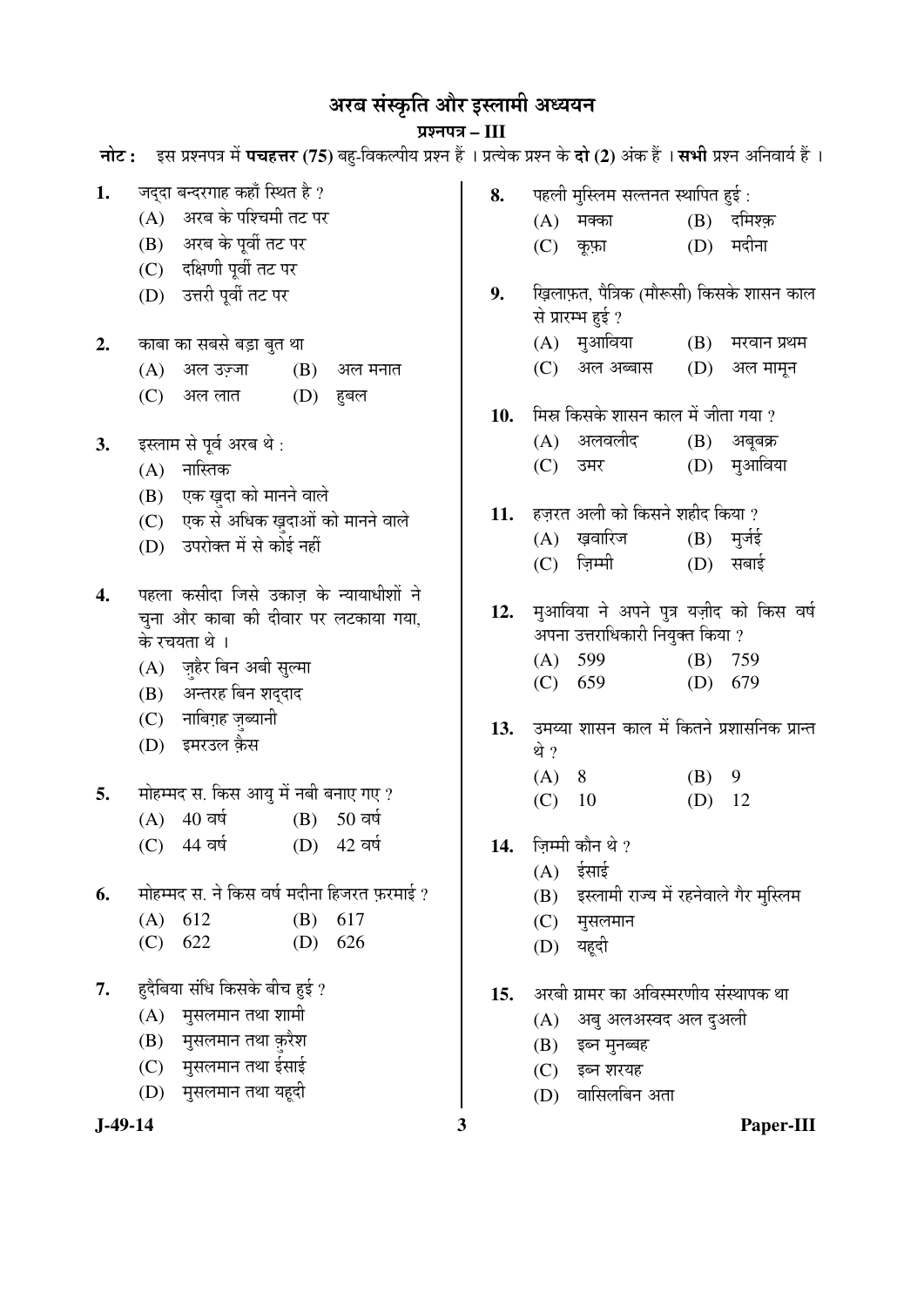- **16.** The earliest religio-political sect in the history of Islam was
	- (A) Mutazilite (B) Shiah
	- (C) Kharijite (D) Murjite
- **17.** The person who headed list of the Arabian Physicians during the first century of Islam was
	- (A) Al-Dārimi
	- (B) Al-Farazdaq
	- (C) Ibn-Uthāl
	- (D) Al-Harith ibn-Kaladah
- **18.** The first mosque constructed in a conquered land was at
	- (A) Egypt (B) Basrah
	- (C) Iran (D) Damascus
- **19.** Al-Saffāh, the founder of the Abbasid Kingdom ruled from
	- (A) 785 to 786 (B) 750 to 754
	- (C) 754 to 775 (D) 847 to 849
- **20.** Khalid ibn Barmak was the first incumbent to the office of
	- (A) Qazi
	- (B) Qazi-ul-Quzāt
	- (C) Muhtasib
	- (D) Vazir
- **21.** A school of popular philosophy which flourished in Basra, around the middle of the fourth Muslim century was
	- (A) Ikhwan al-Safa
	- (B) Ikhwan al-Muslimun
	- (C) Ikhwan al-Arab
	- (D) Ikhwan al-Ajam
- **22.** Al-Hāshimiyah, a courtly residence in Al-Anbār was built by
	- (A) Mauwiyah
	- (B) Mamun
	- (C) Haroon al-Rashid
	- (D) Al-Saffah

### Paper-III **4** J-49-14

- **23.** The diacritical marks on the Quran was laid by
	- (A) Tariq bin Ziyad
	- (B) Abu al Aswad al-Du'ali
	- (C) Hasan al-Basri
	- (D) Ibn Mas'ūd
- **24.** The Quran was compiled on single Arabic dialect by
	- (A) Abu Bakr (B) Umar
	- (C) Uthman (D) Ali
- **25.** Imam Razi was the author of
	- (A) Bayan al-Quran
	- (B) Tafsir ul-Quran
	- (C) Tafsir i-Kabir
	- (D) Tafhim al-Quran
- **26.** According to a Quranic verse, zakat must be given to
	- (A) 7 categories of people
	- (B) 5 categories of people
	- (C) 3 categories of people
	- (D) 2 categories of people
- **27.** The fundamental sources of Islamic law are
	- (A) Istislah and Istidlal
	- (B) Qiyas and Istihsan
	- (C) The Quran Hadith
	- (D) Istihsan Istislah
- **28.** Sihah Sittah, were complied during the
	- (A) Abbasid period
	- (B) Umayyad period
	- (C) Mamluk period
	- (D) Ottoman period
- **29.** Qiyas means
	- (A) Giving preference
	- (B) Tradition
	- (C) Consensus
	- (D) Analogical deduction
-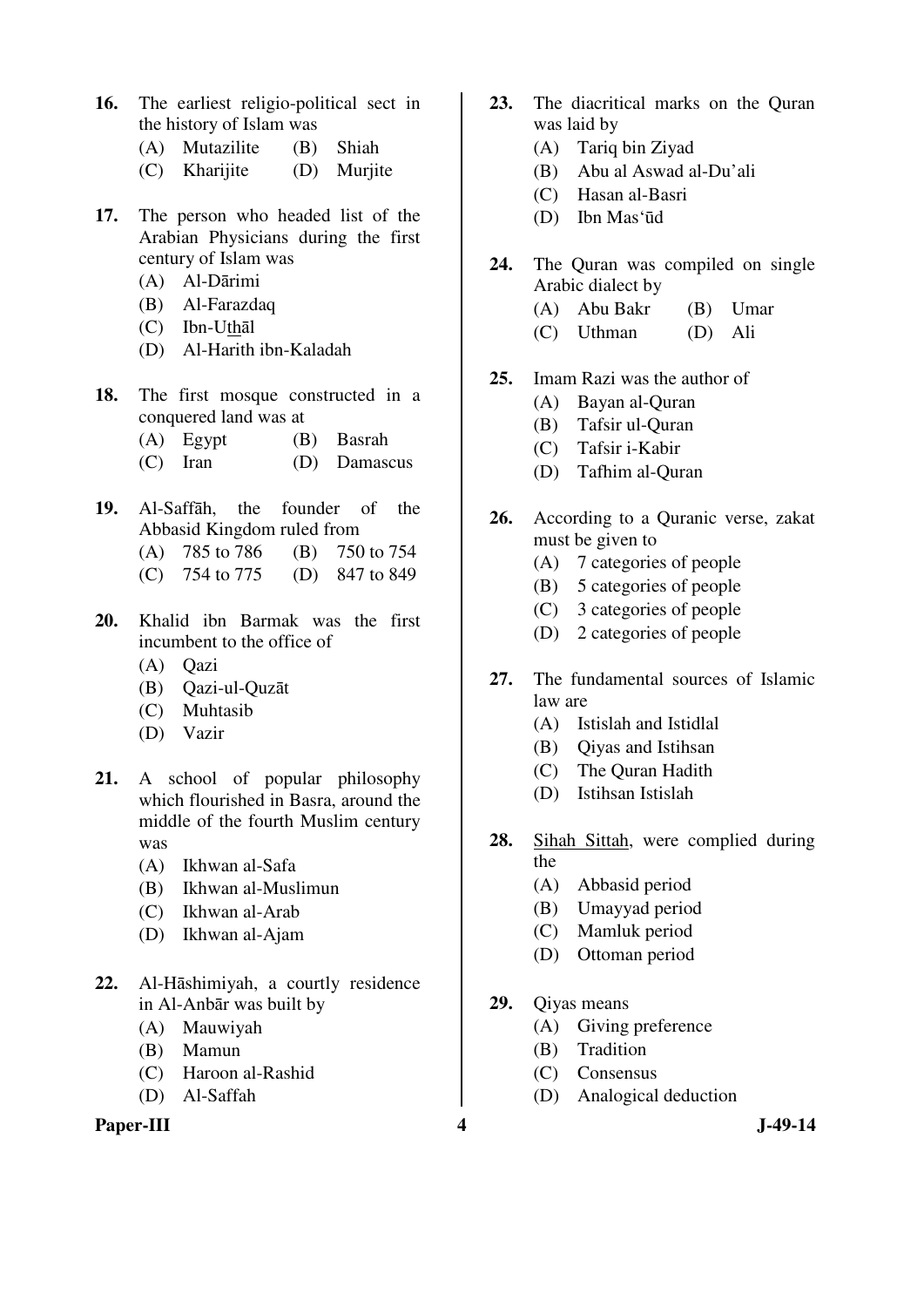- 16. Eस्लाम के इतिहास में सबसे प्रथम राजनीतिक तथा धार्मिक वर्ग था
	- $(A)$  मोतज़िला  $(B)$  शिया
	- (C) ख़ारजी (D) मुर्जिआ
- 17. पहली इस्लामी सदी में सबसे महान अरबी चिकित्सक किसको कहा जाता है ?
	- $(A)$  अल दारमी
	- (B) अल फ़रज़्दक़
	- (C) इब्न उसाल
	- (D) अलहारिस इब्न कल्दह
- 18. विजय किए गए क्षेत्रों में सबसे पहली मस्जिद कहाँ बनाई गई ?
	- $(A)$  मिस्र  $(B)$  बसरा
	- (C) ईरान (D) दमिश्क
- 19. अब्बासी शासन के संस्थापक अल सफ्फाह का शासन काल था :
	- (A) 785 से 786 (B) 750 से 754
	- (C) 754 से 775 (D) 847 से 849
- 20. खालिद इब्न बर्मक सबसे पहले किस पद पर नियुक्त किए गए?
	- $(A)$  क़ाज़ी
	- (B) क़ाज़ी उल क़ज़ात
	- (C) मोहतसिब
	- (D) वज़ीर
- 21. चौथी इस्लामी सदी के मध्य बसरा में कौन सा प्रसिद्ध फलास्फी का वर्ग है जो उन्नति पाया ?
	- (A) इंग्ड़वान अल सफ़ा
	- (B) इंग्ड़वान अल मुस्लिमून
	- (C) इंग्ड़वान अल अरब
	- (D) इंग्ड़वान अल अजम
- **22.** अल अँबार में हाशिमिया नाम का महल किसने  $\overline{a}$ नवाया ?
	- $(A)$  मुआविया
	- $(B)$  मामून
	- $(C)$  हारून अल रशीद
	- (D) अल सफ़्फ़ाह



- 23. करआन पर ऐराब लगाने का काम किसने किया ?
	- $(A)$  तारिक बिन जियाद
	- (B) अबु अल असवद अल दुअली
	- (C) हसन अल बसरी
	- (D) इब्न मसुद
- 24. क़रआन को पढ़ने का एक लहजा (स्वर) किस के काल में तय किया गया ?
	- $(A)$  हज़रत अबुबक्र
	- $(B)$  हज़रत उमर
	- (C) हज़रत उसमान
	- (D) हज़रत अली
- **25.** इमाम राज़ी लेखक हैं :
	- (A) बयान अल क़रआन
	- (B) तफ़सीरूल क़रआन
	- $(C)$  तफ़सीरे कबौर
	- (D) तफ़हीम अल क़रआन
- 26. करआन की आयत के अनुसार ज़कात दी जा सकती है $\cdot$ 
	- (A) सात प्रकार के व्यक्तियों को
	- (B) पाँच प्रकार के व्यक्तियों को
	- (C) तीन प्रकार के व्यक्तियों को
	- (D) दो प्रकार के व्यक्तियों को
- 27. इस्लामी कानून के बुनियादी स्रोत हैं:
	- $(A)$  इस्तिस्लाह तथा इस्तिदलाल
	- $(B)$  कियास तथा इस्तिहसान
	- (C) क़रआन तथा हदीस
	- (D) इस्तिहसान तथा इस्तिस्लाह
- 28. 'सिहाहसित्ता' किस काल में संकलित की गई ?
	- (A) अब्बासी (B) उमय्या
	- (C) ममलूक (D) उस्मानी
- 29. 'कियास' का अर्थ है
	- $(A)$  प्राथमिकता देना
	- (B) हदीस
	- (C) एक राय होना
	- (D) साम्यानुमानिक
- 

**J-49-14 5 Paper-III**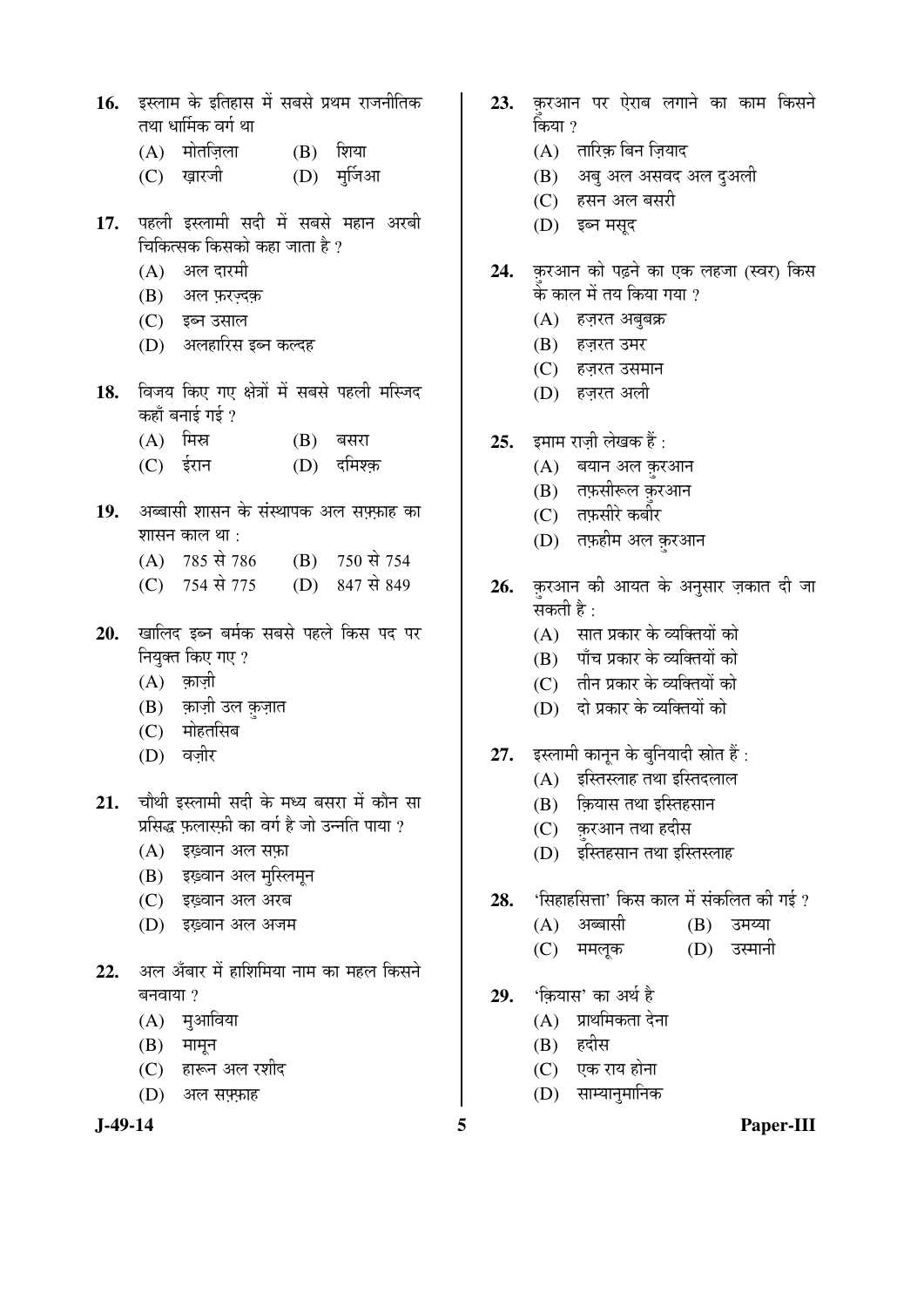- **30.** Usūl al-Fiqh, was laid down by
	- (A) Al-Shaibani
	- (B) Imam Shafii
	- (C) Abu Yusuf
	- (D) Yahya Andulusi
- **31.** Kitab al-Umm, was written by
	- (A) Al-Shafii
	- (B) Imam Malik
	- (C) Abu Yusuf
	- (D) Imam Ahmad ibn Hanbal
- **32.** Arrange the following jurists in chronological order using the code given below :
	- (i) Abu Hanifah
	- (ii) Imam Malik
	- (iii) Al-Shafii
	- (iv) Al-Shamarqandi
	- **Codes :**
	- $(A)$  (i), (iv), (iii), (ii)
	- (B) (ii), (i), (iii), (iv)
	- $(C)$  (i), (ii), (iii), (iv)
	- (D) (iv), (iii), (ii), (i)
- **33.** Arrange the following books of Hadith literature in order of chronology using the code given below :
	- (i) Muwatta
	- (ii) Sahih Bukhari
	- (iii) Mishkat al-Masābih
	- (iv) Sahifah Sadiqah

**Codes :** 

- $(A)$  (iii), (i), (iv), (ii)
- (B) (iv), (iii), (ii), (i)
- $(C)$  (i), (ii), (iii), (iv)
- (D) (iv), (i), (ii), (iii)
- **34.** Mahr, paid promptly at the time of marriage is called
	- (A) Sadaqah
	- (B) Mahr-i-Mu'ajjal
	- (C) Mahr-i-Mithl
	- (D) Mahr-i-Mui'ajjal

#### Paper-III 6 **J**-49-14

- **35.** Ahmad ibn Hanbal was imprisoned by
	- (A) Mamūn
	- (B) Haroon al-Rashid
		- Al-Saffah
	- (D) Al-Mutawakkil
- **36.** The Jabaris believed in the concept of
	- (A) Free-will<br>(B) Caliphate
	- (B) Caliphate<br>(C) Imamat **Imamat**
	- (D) Pre-destination
- **37.** The Muslim Philosophical school which believed in 'Reason' & 'Revelation' was
	- (A) Qadaris (B) Maturidis
	- (C) Asharites (D) Mutazilites
- **38.** The most illustrious name in Arabic annals in the fields of philosophy was (A) Ibn-Sina
	- (B) Ibn Khaldun
	- (C) Al-Majusi
	- (D) Al-Biruni
	-
- **39.** The harmonization of Greek philosophy with Islam began with
	- (A) Al-Battani
	- (B) Al-Ashqui
	- (C) Hasan Al-Basri
	- (D) Al-Kindi
- **40.** Tahāfat al-Falasifah, was written by (A) Khwajazadah (B) Al-Ghazzali (C) Al-Kindi (D) Al-Farabi
- **41.** Which of the following pairs is correctly matched :
	- (A) Ihyani-Uloom Al-Ghazzali
	- (B) Kitab al-Khiraj Al-Shāfii
	- (C) Tarjuman al-**Ouran** – Al-Kindi
	- (D) Fusus at Hikam Abdul Qadir Gilani
- **42.** Which of the following pairs is not correctly matched :
	- (A) Shah Waliullah Puritanic
		- movement
	- (B) Nizam-ud-Din Auliya – Chishti order
	- (C) Khwaja Moinuddin – Sajistan
	- (D) Sir Sayyid Ahmed Khan – Physics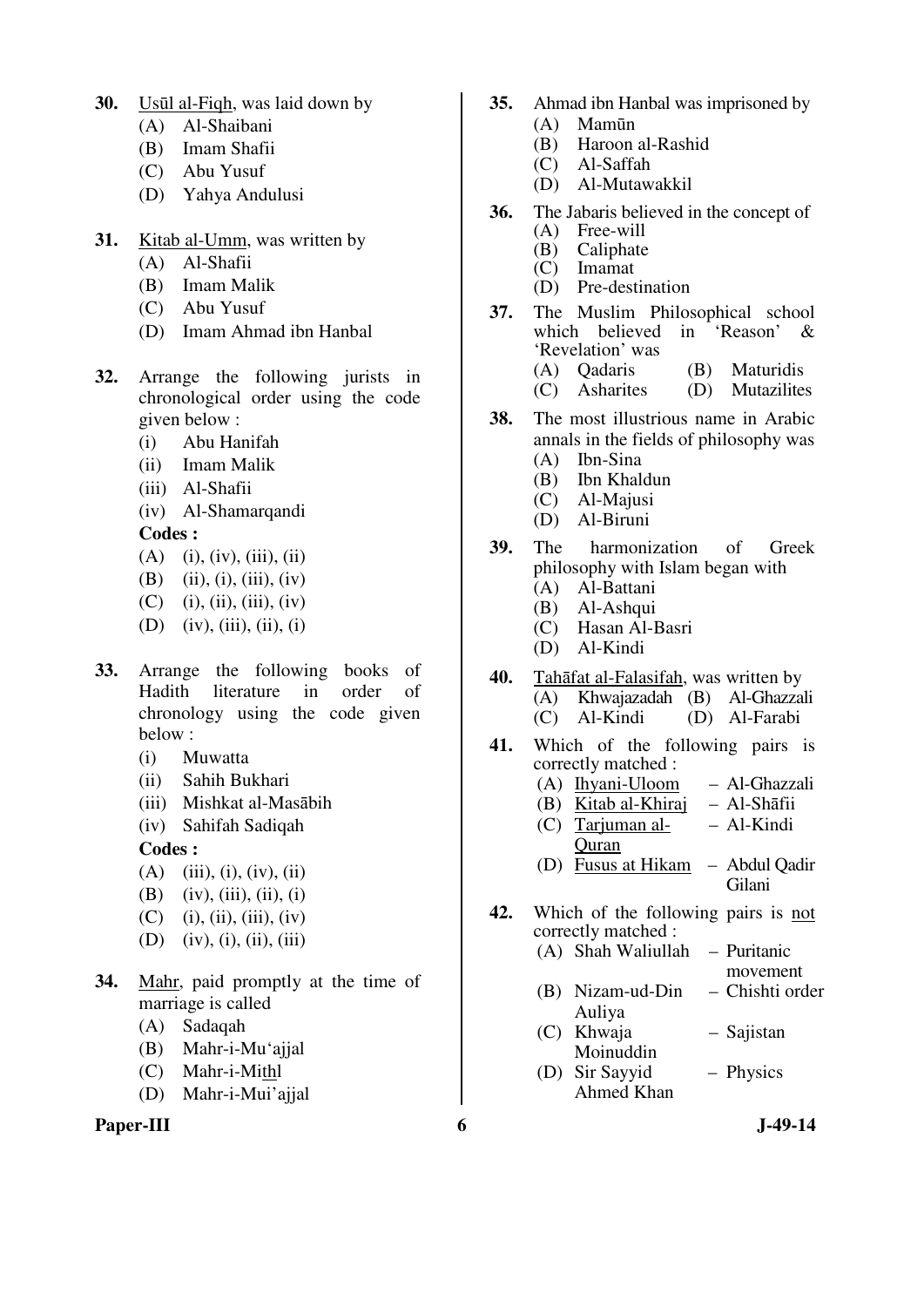|  | ${\bf 30.}$ उसूल अल फ़िक़ह किस के द्वारा बनाए गए ? |  |  |  |  |  |  |  |  |
|--|----------------------------------------------------|--|--|--|--|--|--|--|--|
|--|----------------------------------------------------|--|--|--|--|--|--|--|--|

- $(A)$  अल शैबानी
- $(B)$  इमाम शाफई
- (C) अब यूस्फ़
- (D) यहया अन्दलूसी
- **31.** 'किताब अल उम्म' के लेखक हैं:
	- $(A)$  अल शाफ़ई
	- (B) इमाम मालिक
	- (C) अब यूसुफ़
	- (D) इमाम अहमद इब्न हंबल
- 32. निम्नलिखित फ़कीहों को क्रमबद्ध कीजिए तथा दिए गए कोड का प्रयोग कीजिए :
	- (i) अब हनीफ़ा
	- $(ii)$  इमाम मालिक
	- $(iii)$  अल शाफ़ई
	- (iv) अल समरकन्दी
	- 󜅐ݟ **:**
	- (A) (i) (iv) (iii) (ii)
	- (B) (ii) (i) (iii) (iv)
	- $(C)$  (i) (ii) (iii) (iv)
	- (D) (iv) (iii) (ii) (i)
- 33. निम्नलिखित हदीस की पुस्तकों को क्रमबद्ध कीजिए तथा दिए गए कोड का प्रयोग कीजिए :
	- $(i)$  मोअत्ता
	- (ii) सही बुख़ारी
	- (iii) मिश्कात अल मसाबीह
	- $(iv)$  सहीफा सादिका

󜅐ݟ **:**

- (A) (iii) (i) (iv) (ii)
- $(B)$  (iv) (iii) (ii) (i)
- $(C)$  (i) (ii) (iii) (iv)
- (D) (iv) (i) (ii) (iii)
- **34.** शादी के समय फ़ौरन दिया जाने वाला महर कहलाता है $\cdot$ 
	- $(A)$  सदकह
	- (B) महर-ए मोअज्जल
	- (C) महर-ए-मिसल
	- (D) महर-ए-मवज्जल

- 35. अहमद इब्न हंबल को किस खलीफ़ा ने जेल में डाला ?  $(A)$  मामून  $(B)$  हारून अल रशीद (C) अल सफ़्फ़ाह (D) अल मुतवक्किल **36.** 'जबरिया' विश्वास रखते हैं : (A) इंसान को ख़दा की तरफ़ से महदूद इंग्लियार दिए गए हैं ।  $(B)$  ख़िलाफ़त  $(C)$  इमामत (D) कोई काम ख़दा की मर्ज़ी के बगैर नहीं होता $\perp$ 37. अकल और वही में विश्वास रखने वाले दार्शनिक वर्ग को कहा जाता है :  $\overline{a}$ (A) क़ादरिया (B) मात्*रीदी*  $(C)$  अशायरा $(D)$  मोतज़िला 38. अरबी इतिहास में दर्शन शास्त्र के क्षेत्र में महत्त्वपूर्ण नाम है : (A) इब्नसीना (B) इब्न ख़लदून (C) अल मजूसी (D) अल बीरूनी 39. इस्लाम का यूनानी फ़लसक़े के साथ तालमेल <u>किसके काल से प्रारम्भ हुआ ?</u>  $(A)$  अल बत्तानी  $(B)$  अल अशकी (C) हसन अलबसरी (D) अल*कि*न्दी 40. तहाफ़तुल फ़लासिफ़ा के लेखक हैं  $(A)$  ख़्वाजाज़ादह  $(B)$  अल गज़ाली  $(C)$  अल किन्दी  $(D)$  अल फ़ाराबी 41. FED FED THE THE THE THE THE THE THE THE <sup>2</sup> (A) एहयाउल उलूम – अल ग़ज़ाली  $(B)$  किताब अलखिराज – अल शाफ़ई (C) तर्जुमान अलक़रआन – अल किन्दी  $(D)$  फ़सूस अल हिकम – अब्दुल क़ादिर जीलानी 42. Fiम्नलिखित में से कौन सी जोड़ी सही नहीं है ?  $(A)$  शाहवलीउल्लाह – इस्लाही तहरीक  $(B)$  निजामुद्दीन औलिया – चिश्तिया सिल्सिला  $(C)$  ख़्वाजा मुईनुद्दीन चिश्ती – सजिस्तान
	- (D) सर सय्यद अहमद खाँ फ़िज़िक्स

**J-49-14 7 Paper-III**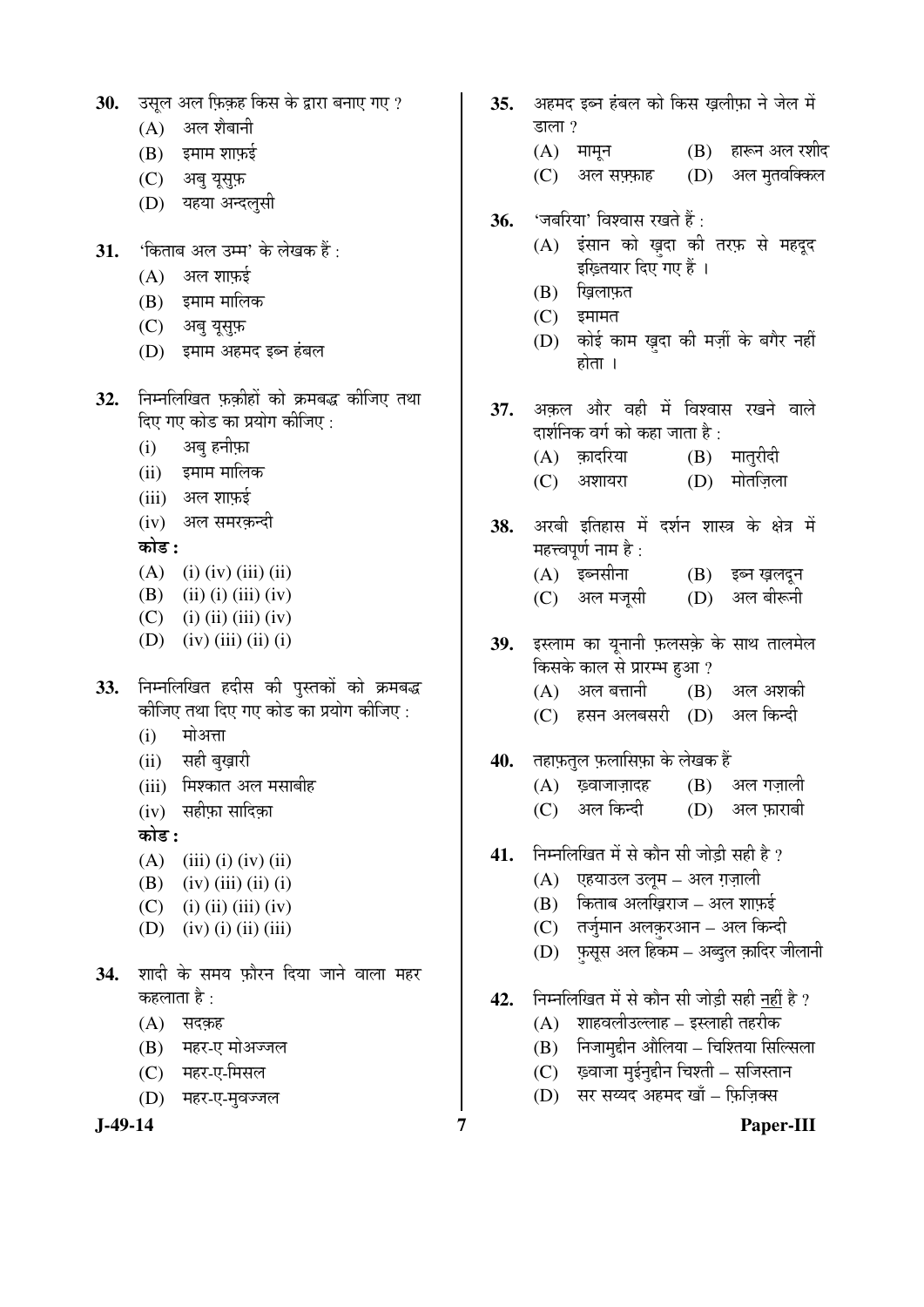- **43.** The term Sufi is derived from
	- (A) 'Saff', 'Safa', 'Ahl al-Suff' & 'Sūf'
	- (B) Purity of Nafs
	- (C) Purity of Qalb
	- (D) Purity of Mind and Soul
- **44.** The theory of 'Disinterested love' was given by
	- (A) Abu Hashim of Kūfa
	- (B) Uwais al-Qarani
	- (C) Hasan Basri
	- (D) Rabia Basri
- **45.** The theory of Wahdat ul Wujud was propounded by
	- (A) Al-Ghazali
	- (B) Ibn al-Arabi
	- (C) Ibn Sina
	- (D) Shaykh Ahmad Sirhindi
- **46.** Khair al-Majālis, are the Malfuzat of
	- (A) Khwaja Moin ud Din Chishti
	- (B) Syed Mohd. Hussaini Gisudaraz
	- (C) Shaikh Nizam ud-din Auliya
	- (D) Shaikh Nasir ud-Din Chiragh of Delhi
- **47.** Naqshbandi Sufi order in India was started by<br>(A) Sha
	- Shaykh Ahmad Sirhindi
	- (B) Abdullah Shah
	- (C) Khwaja Baqibilla
	- (D) Bakhtiyar Kaki
- **48.** The Shrine of Bandagi Muhammad Ghowth is located in
	- (A) Utch-Multan (B) Delhi
	- $(C)$  Lucknow
- **49.** The Qadiri order became very popular in India in
	- (A) North India
	- (B) Deccan
	- (C) South India
	- (D) West of Delhi
- **50.** The Bhakti movement was started by
	- (A) Ram Tiwari
	- (B) Chand Basheshwar
	- (C) Ram Krishna Parmahans
	- (D) Ramanuja

#### **Paper-III 8 J-49-14**

- **51.** The mystical mannal which was taught in the Indian Chishti in the Indian Chishti Khanqahs to train the disciples was
	- (A) Awarif al-Maarif<br>(B) Futuhat i-Makkiy
	- (B) Futuhat i-Makkiyah<br>(C) Futuh al-Ghaib Futuh al-Ghaib
	-
	- (D) Fusus al-Hikam
- **52.** The Be-shai sufi order which worked in the Deccan was<br>(A) The Nagshba
	- The Naqshbandi
	- (B) The Rifai
	- (C) The Suhrawardi
	- The Chishti
- **53.** The highest number of Sunnis in India are the followers of<br>(A) Hanbali school
	- (A) Hanbali school<br>(B) Shafii school
	- (B) Shafii school<br>(C) Maliki school
	- Maliki school
	- (D) Hanafi school
- **54.** Iman Jafar al-Sadiq was the (A) Sixth Shi'i Imam
	- (A) Sixth Shi'i Imam
	- (B) Seventh Shi'i Imam<br>(C) Third Shi'i Imam
	- Third Shi'i Imam
	- (D) Fourth Shi'i Imam
- **55.** The concept of Imam al-Muntazar is given by the
	- (A) Ismailis
	- (B) Ithna Asharis
	- (C) Zaydis
	- (D) Zahiris
- **56.** The Khojas are a sub-branch of<br>
(A) Zavdis (B) Jafaris
	- $(A)$  Zaydis
	- (C) Sunnis (D) Ismails
- **57.** Mut'a'h marriages were permitted among<br>(A) Shias (B) Sunnis (B) Sunnis (D) Jews  $(C)$  Christians
- **58.** The deadly opponents of Ali were (A) The Maturidis (B) The Shiahs (C) Kharijites (D) Murjites
- **59.** Zawiyas were associated with the
	- (A) Sanusis
	- (B) Tijanis
	- (C) Qadiris
	- (D) Naqshbandis
- **60.** The headquarter of the Sanusi order initially was at<br>(A) Yaman
	- (A) Yaman (B) Damascus<br>(C) Egypt (D) Jaghbub
	- $(C)$  Egypt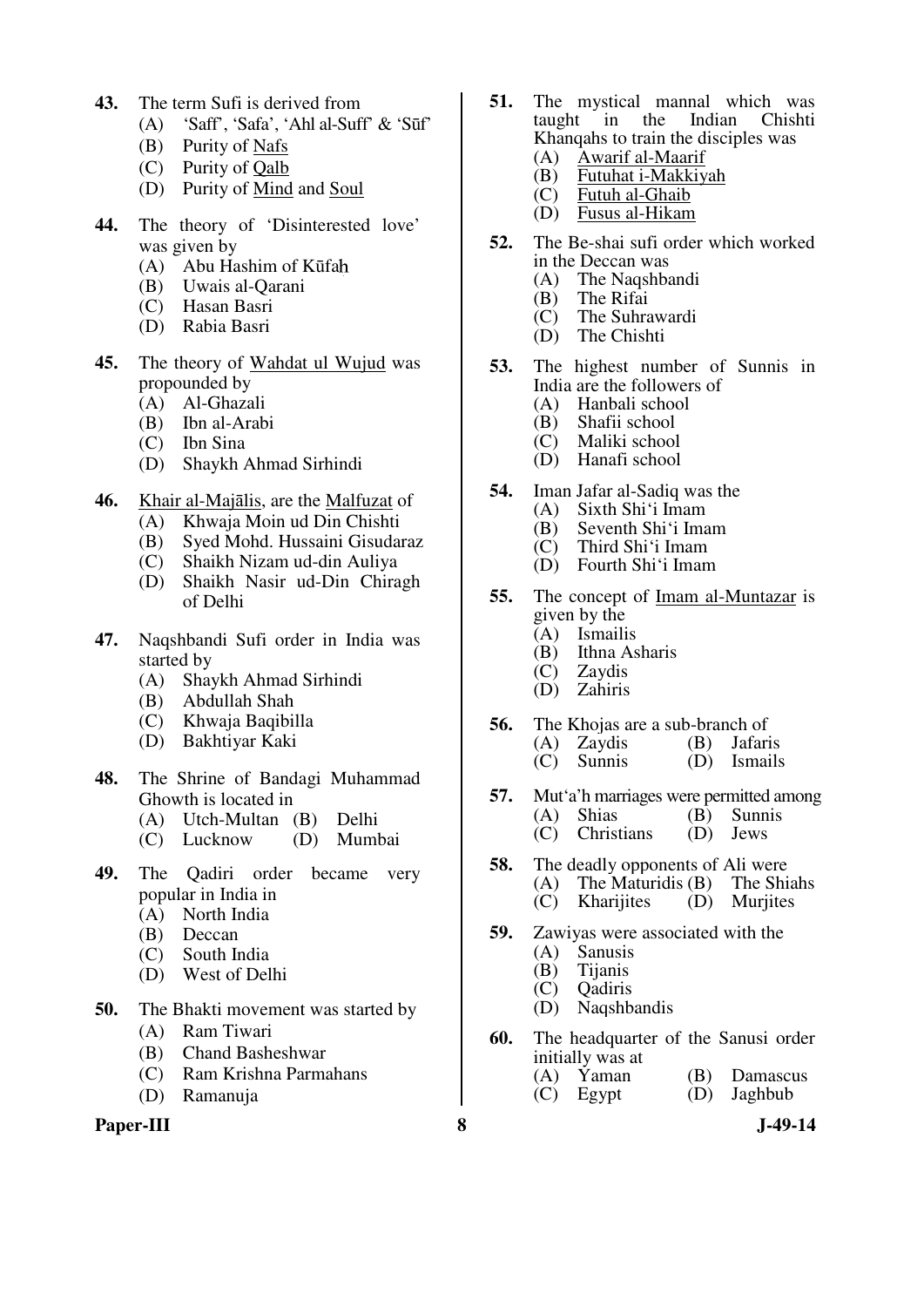| 43. | सूफ़ी शब्द कहाँ से निकला ?                                        | 51. | त                         |
|-----|-------------------------------------------------------------------|-----|---------------------------|
|     | 'सफ़' – 'सफ़ा' – 'अहल-ए-सुफ़्फ़ा' –<br>(A)                        |     | ख़                        |
|     | 'सौ़फ़'                                                           |     | ज                         |
|     | (B) नफ़्स की सफ़ाई<br>(C) क़ल्ब की सफ़ाई                          |     | (<br>(                    |
|     | (D) ज़हन और रूह की सफ़ाई                                          |     | $\overline{\mathcal{L}}$  |
| 44. | 'बेलौस' (नि:स्वार्थ) मोहब्बत का दृष्टिकोण                         |     | $\left($ $\Gamma\right)$  |
|     | किसने पेश किया ?                                                  | 52. | डे                        |
|     | (A) अबु हाशिम कूफ़ी (B) उवैस क़र्नी                               |     | था                        |
|     | (D) राबिया बसरी<br>(C) हसन बसरी                                   |     | (                         |
| 45. | 'वहदतुल वजूद' का दृष्टिकोण किसने पेश                              |     | $\overline{\mathcal{L}}$  |
|     | किया ?                                                            | 53. | स                         |
|     | (A) अल गज़ाली                                                     |     | मा                        |
|     | (B) इब्न अल अरबी                                                  |     | (                         |
|     | (C) इब्न सीना<br>(D) शेख़ अहमद सरहिन्दी                           |     | $\overline{\mathcal{L}}$  |
|     |                                                                   | 54. | इम                        |
|     | 46. 'ख़ैरूल मजलिस' किसके मल्फ़जात हैं ?                           |     | इम                        |
|     | $(A)$ ख़्वाजामुईनुद्दीन चिश्ती                                    |     | (                         |
|     | (B) सैय्यद मोहम्मद हुसैनी गेसूदराज़<br>(C) शेख निज़ामुद्दीन औलिया |     | $\overline{\mathcal{L}}$  |
|     | (D) शेख नसीरूद्दीन चिराग देहल्वी                                  | 55. | इम                        |
|     |                                                                   |     | (                         |
| 47. | हिन्दुस्तान में नक्शबन्दी सूफ़ी सिल्सिले के<br>संस्थापक हैं :     |     | $\overline{\mathcal{C}}$  |
|     | (A) शेख़ अहमद सरहिन्दी                                            | 56. | खं                        |
|     | (B) अब्दुल्लाह शाह                                                |     | (                         |
|     | (C) ख़्वाजा बाक़ी बिल्लाह                                         |     | $\overline{\mathcal{L}}$  |
|     | (D) बख़्तियार काकी                                                | 57. | $\mathfrak{r}$            |
| 48. | बन्दगी मोहम्मद गौस की दरगाह कहाँ है ?                             |     | (                         |
|     | (A) उछ-मुल्तान (B) देहली                                          |     | $\overline{\mathcal{L}}$  |
|     | $(D)$ मुम्बई<br>(C) लखनऊ                                          | 58. | हर                        |
| 49. | क़ादरिया सिल्सिला भारत के किस भाग में                             |     | (                         |
|     | प्रसिद्ध है ?                                                     |     | $\overline{\mathcal{L}}$  |
|     | (A) उत्तरी भारत<br>$(B)$ दक्कन                                    | 59. | $\tilde{\mathcal{L}}$     |
|     | (C) दक्षिण भारत (D) पश्चिम भारत                                   |     | (                         |
| 50. | 'भक्ति तहरीक' के संस्थापक हैं                                     |     | $\overline{(\mathsf{C})}$ |
|     | $(A)$ राम तिवारी                                                  |     |                           |
|     | (B) चन्द बशेश्वर<br>(C) राम कृष्ण परमहंस                          | 60. | स<br>(                    |
|     | (D) रामानुज                                                       |     | $\overline{\mathcal{L}}$  |
|     |                                                                   |     |                           |

**J-49-14 9 Paper-III** .<br>सव्वुफ़ की वह पुस्तक जो हिन्दुस्तानी चिश्ती  $\bar{\mathfrak y}$ काहों में मुरीदों की तरबीयत के लिए पढ़ाई **πती** थी A) – अवारिफ़ अल मआरिफ़ B) फ़तृहात-ए-मक्कीया C) फ़तूह अल-गैब D) फ़सूस अल हिकम .<br>क्कन में कार्यरत 'बेशरआ' स्**फ़ी सिल्सिला**  $\overline{\mathsf{I}}$  : A) नक्शबन्दी (B) रिफ़ाई<br>C) सुहरावरदी (D) चिश्ती C) सुहरावरदी ।<br>बिसे ज्यादा सुन्नी किस फ़िर्क़े (मजहब) को ानने वाले हैं ?<br>A) हंबली  $(B)$  शाफ़ई C) मालिको (D) हनफ़ो .<br>मान जाफ़र अल-सादिक़ कौन से (शियों के) माम थे ?<br>A) छठे इमाम <mark>A) छठे</mark> इमाम (B) सातवें इमाम<br>C) तीसरे इमाम (D) चौथे इमाम  $(D)$  चौथे इमाम माम-ए-मुन्तज़िर की धारणा किसके द्वारा दी गई ?<br>A) इस्माईली (B) इस्ना अशरी A) इस्माईली (B) इस्ना अशरी<br>C) ज़ैदी (D) ज़ाहिरी  $(D)$  ज़ाहिरी iोजे सह शाखा है<br>A) ज़ैदी की A) ज़ैदी की (B) जाफ़री की<br>C) सुन्नी की (D) इस्माईली व् (D) इस्माईली की मुताह' विवाह की अनुमति है<br>A) शियों में (B)  $(B)$  सुन्नियों में C) ईसाइयों में (D) यहूदियों में ज़रत अली के कट्टर विरोधी थे । A) मातृरीदी (B) शिया C) ख़ारिजी (D) मुर्जई ज़ाविये' किससे सम्बन्धित थे ?<br>A) सनूसी (B) A) सनूसी (B) तिजानिया<br>C) क़ादरिया (D) नक्शबन्दी (D) नक्शबन्दी **60.** ÃÖ®Öæ×ÃÖµÖÖë Ûúß ¯ÖÏÖ¸ü×´³ÖÛú ÜÖÌÖ®ÖÛÌúÖÆü ÛúÆüÖÑ £Öß ?  $(B)$  दमिश्क (C) ×´ÖÄÖ (D) •ÖÝÖÌ²Öæ²Ö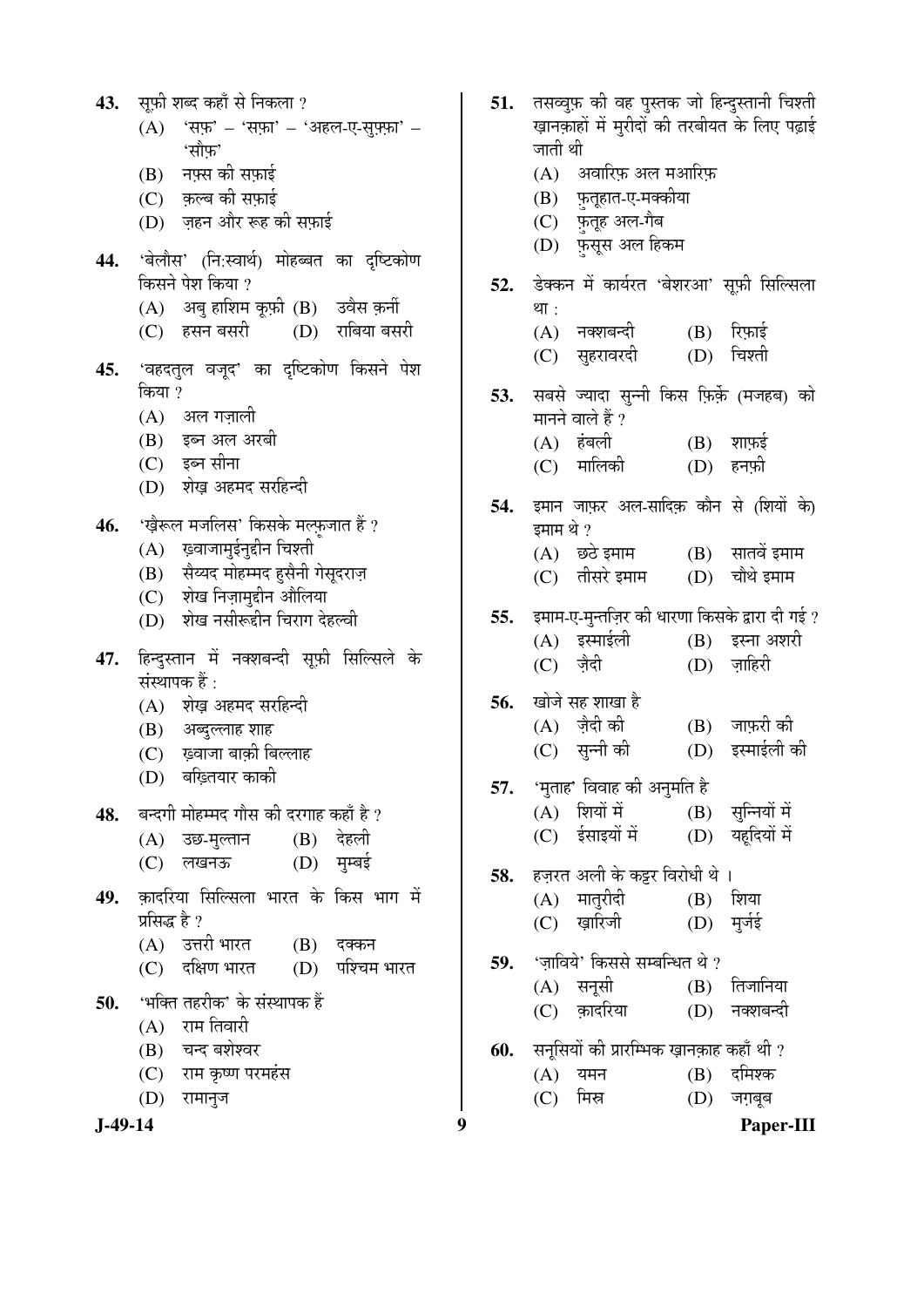- **61.** The Jamat-i-Islami was established by Moulana Mowdudi in British India in the year
	- (A) 1945 (B) 1941 (C) 1932 (D) 1930
- **62.** The 'movements of Mujahidin' was started by
	- (A) Abdul Qadir
	- (B) Moulana Abdul hai
	- (C) Syed Ahmed Shaheed
	- (D) Moulana Mahmud ul-Hasan
- **63.** Wadud Miyan was the founder of which reformistic movement among the peasants of Bengal ?
	- (A) Tijaniya movement
	- (B) Tablighi movement
	- (C) Wahabi movement
	- (D) Faraidi movement
- **64.** The founder of modern Iran was
	- (A) Shah Rukh
	- (B) Shah Ismail
	- (C) Nasir ud-din Shah Qachar
	- (D) Shah Abbas
- **65.** The bloodless revolution in which the Iranian Ulama participated took place in the year
	- (A) 1905 (B) 1800 (C) 1672 (D) 1777
- **66.** The first charter called 'Hat i-Sharifi Gulhane' was issued during the times of
	- (A) Sultan Abdul Hamid
	- (B) Sultan Salim-III
	- (C) Sultan Abdul Majeed
	- (D) Sultan Murad-I
- **67.** The concept of 'Pan-Turanism' was given by
	- (A) Zia Gokalp
	- (B) Ziya Pasha
	- (C) Namik Kamal
	- (D) Ibrahim Shinasi

### Paper-III **10** J-49-14

- **68.** Silsila al-Tawarikh was written by
	- (A) Masudi
	- (B) Al-Beruni
	- (C) Ibn Battuta
	- (D) Sulaiman the Merchant
- **69.** Hasan al-Bannā was the founder of
	- (A) Ikhwan Ul-Muslimin
	- (B) Wahabi Movement
	- (C) Ikhwan al-Safa
	- (D) Bahai Movement
- **70.** The 'Ba'th' party is a political party of
	- (A) Arabia and Yemen
	- (B) Iran and Afghanistan
	- (C) Iraq and Syria
	- (D) Egypt
- **71.** In which conference Jamiat al-Ulama decided to support the Congress
	- (A) At Saharanpur
	- (B) At Bareilly
	- (C) At Allahabad
	- (D) At Amroha
- **72.** Mohammadan Anglo-Oriental school was established in the year
	- (A) 1855 (B) 1866 (C) 1877 (D) 1888
- **73.** Dar ul-Uloom Nadwatul Ulama was
	- started in the year (A) 1900 (B) 1910
		- (C) 1895 (D) 1898
- **74.** The great reformist of Badiuz Zaman Said Nursi hails from
	- (A) Pakistan (B) Iran
	- (C) Turkey (D) Syria
- **75.** The first Egyptian writer who was awarded the Noble Prize is
	- (A) Najib Mahfuz
	- (B) Mohd. Yusuf
	- (C) Ahmad Amin
	- (D) Taufiq al-Hakim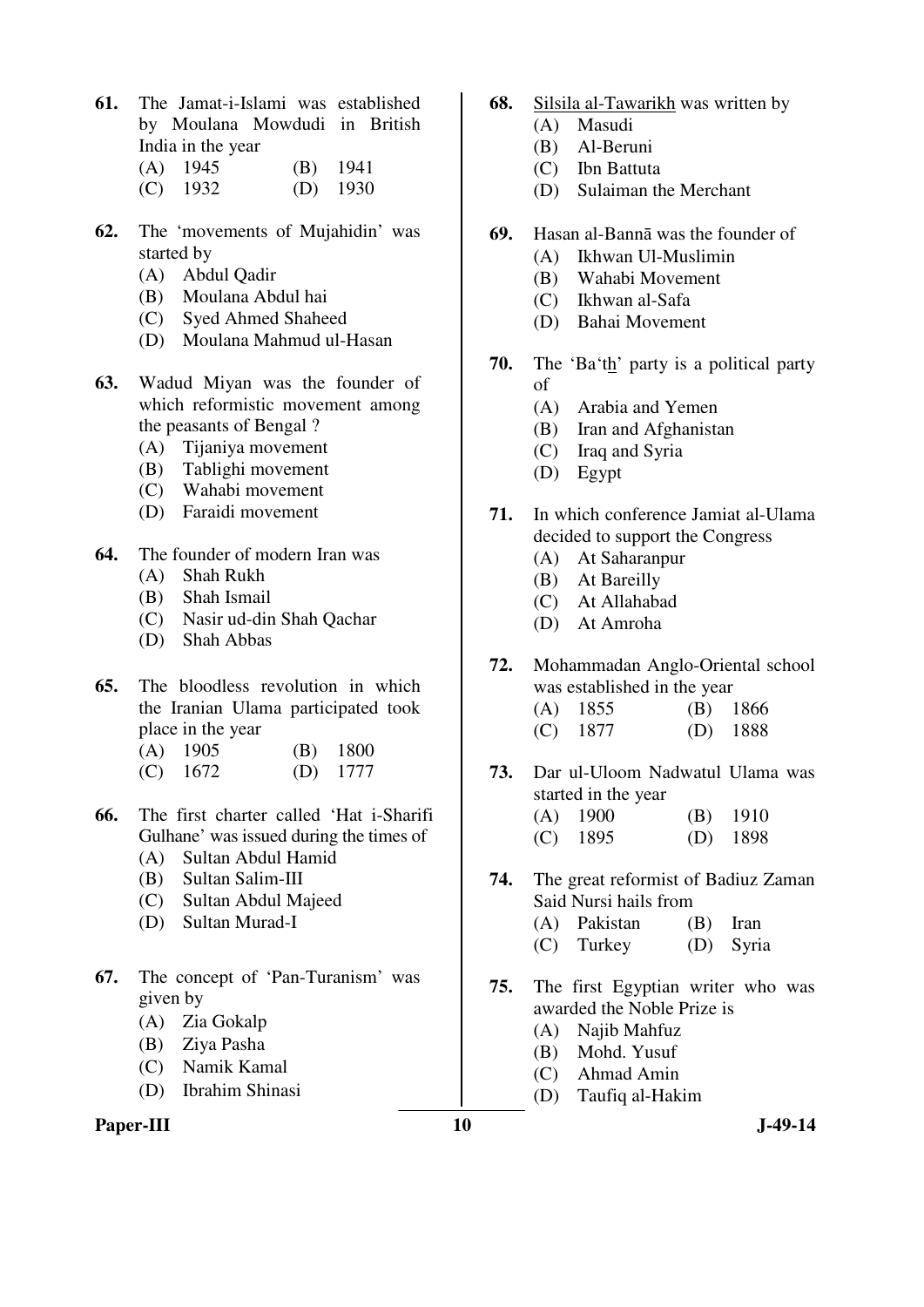| 61.       | बरतानवी भारत में मौलाना मौदूदी ने जमाअत-              | 68. | 'सिल्सिला अल तवारीख़' के लेखक हैं :                   |
|-----------|-------------------------------------------------------|-----|-------------------------------------------------------|
|           | ए-इस्लामी किस वर्ष स्थापित की ?                       |     | (A) मसूदी<br>$(B)$ अलबैरूनी                           |
|           | $(A)$ 1945<br>$(B)$ 1941<br>1930<br>$(C)$ 1932<br>(D) |     | (C) इब्न बतूता (D) सुलेमान ताजिर                      |
|           |                                                       | 69. | हसन अल बन्ना संस्थापक थे                              |
| 62.       | तहरीक-ए-मुजाहिदीन किसके द्वारा प्रारम्भ की            |     | (A) इख़्वानुल मुस्लिमीन                               |
|           | गई ?                                                  |     | वहाबी आन्दोलन<br>(B)                                  |
|           | (A) अब्दुल क़ादिर                                     |     | (C) इंख़्वान अल सफ़्फ़ा                               |
|           | (B) मौलाना अब्दुल हई                                  |     | (D) बहाई आन्दोलन                                      |
|           | (C) सैय्यद अहमद शहीद                                  |     |                                                       |
|           | (D) मौलाना महमूदुल हसन                                | 70. | 'बास' पार्टी कहाँ की सियासी पार्टी है ?               |
|           |                                                       |     | (A)<br>अरब तथा यमन                                    |
| 63.       | बंगाल के किसानों में वदूद मियाँ ने कौन सी             |     | (B) ईरान तथा अफ़गानिस्तान                             |
|           | इस्लाही तहरीक शुरू की ?                               |     | (C) ईराक़ तथा सीरिया                                  |
|           | तिजानिया<br>(A)                                       |     | मिस्र<br>(D)                                          |
|           | (B) तब्लीग़ी                                          |     |                                                       |
|           | $(C)$ वहाबी                                           |     | 71. कहाँ की कान्फ़्रेंस में 'जमीअतुल उलमा' ने         |
|           | (D) फ़राएज़ी                                          |     | कांग्रेस का साथ देने का निर्णय लिया ?                 |
|           |                                                       |     | $(B)$ बरेली<br>(A) सहारनपुर                           |
| 64.       | आधुनिक ईरान का संस्थापक था :                          |     | अमरोहा<br>इलाहाबाद<br>(D)<br>(C)                      |
|           | $(A)$ शाहरूख़                                         |     |                                                       |
|           | (B) शाह इस्माईल                                       | 72. | 'मोहम्मदन ऐंग्लो ओरियंटल स्कूल' किस वर्ष              |
|           | (C) नसीरूद्दीन शाह क़ाचार                             |     | स्थापित हुआ ?                                         |
|           | (D) शाह अब्बास                                        |     | $(A)$ 1855<br>$(B)$ 1866<br>1888<br>$(C)$ 1877<br>(D) |
|           | ईरान की वह क्रान्ती जिस में उलमा ने भाग               |     |                                                       |
| 65.       |                                                       |     | 73. 'दारूल उलूम नदवतुल उलमा' किस वर्ष                 |
|           | लिया किस वर्ष हुई ?                                   |     | स्थापित हुआ ?                                         |
|           | $(A)$ 1905 $(B)$ 1800<br>$(C)$ 1672<br>$(D)$ 1777     |     | (A) 1900 (B) 1910                                     |
|           |                                                       |     | (D)<br>(C)<br>1895<br>1898                            |
| 66.       | पहली स्वीकृत विधि सूची ''ख़तेशरीफ़-ए-                 | 74. | महान सुधारक बदीउज़्ज़माँ सईद नूरसी का                 |
|           | गुलख़ाने'' किस के शासन काल में जारी हुआ ?             |     | सम्बन्ध था                                            |
|           | (A) सुल्तान अब्दुल हमीद                               |     | (A) पाकिस्तान से<br>$(B)$ ईरान से                     |
|           | (B) सुल्तान सलीम तृतीय                                |     | सीरिया से<br>(C) तुर्की से<br>(D)                     |
|           | (C) सुल्तान अब्दुल मजीद                               |     |                                                       |
|           | (D) सुल्तान मुराद प्रथम                               | 75. | प्रथम मिस्री लेखक जिसको 'नोबल प्राइज़' दिया<br>गया ?  |
| 67.       | पॉन तूरानिज़्म की विचार धारा किस के द्वारा दी         |     | (A) नजीब महफ़ज़                                       |
|           | गई ?                                                  |     | मोहम्मद यूसुफ़<br>(B)                                 |
|           | ज़िया गोकल्प<br>(A)<br>$(B)$ ज़िया पाशा               |     | (C) अहमद अमीन                                         |
|           | (D) इब्राहीम शिनासी<br>नामिक कमाल<br>(C)              |     | तौफ़ीक़ अल हकीम<br>(D)                                |
| $J-49-14$ |                                                       | 11  | Paper-III                                             |